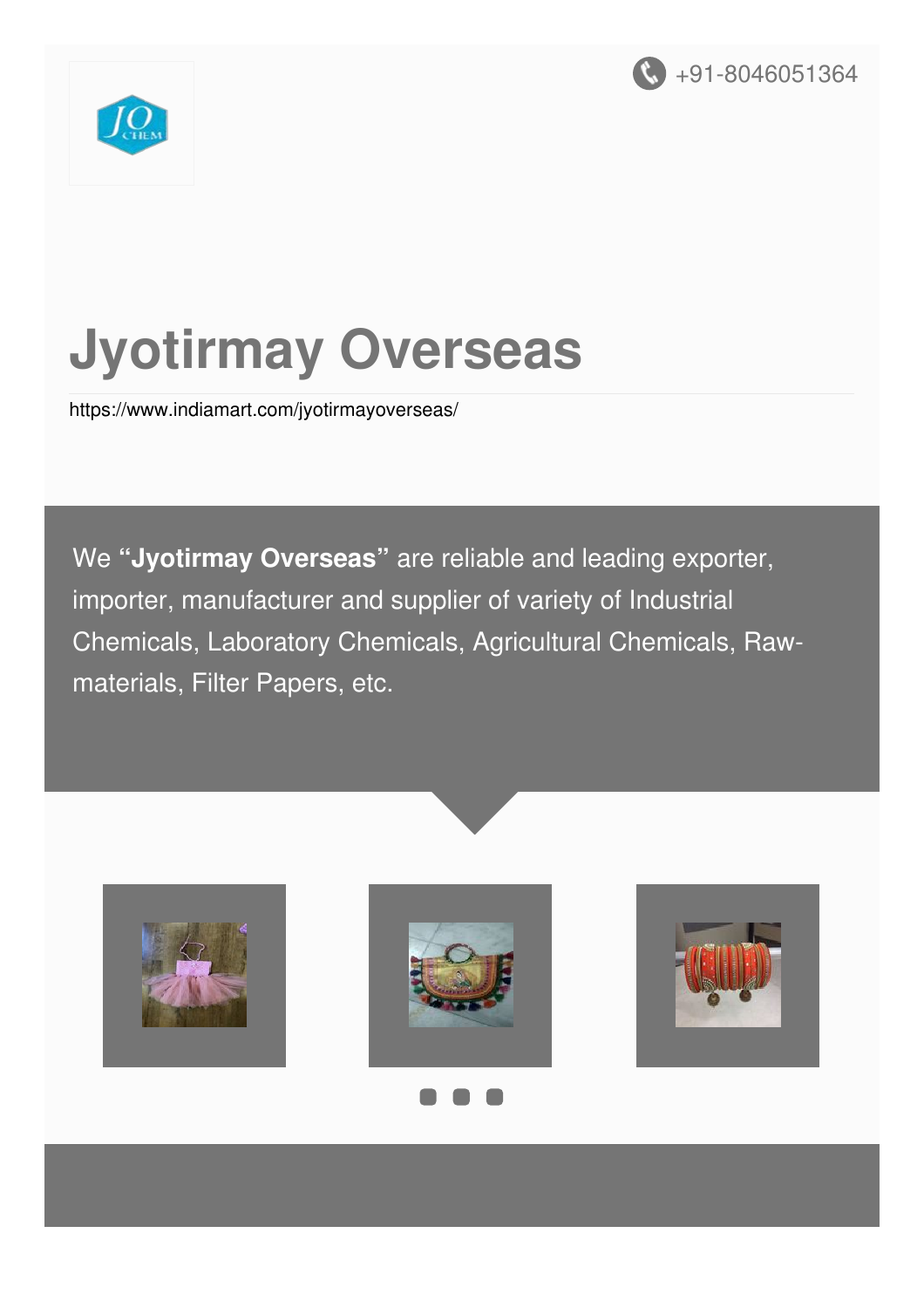### About Us

Founded in the year **2014**, we **"Jyotirmay Overseas"** are dependable and famous **manufacturer**, **trader** and **exporter** of a broad range of **Laboratory Glassware, Laboratory Chemical, Iron Oxide, Calcium Chloride, Sodium Tungstate, Tungsten Oxide, Potassium Humate,** etc. We provide these products in diverse specifications to attain the complete satisfaction of the clients. We are a Sole Proprietorship company which is located at **Rajkot (Gujarat, India)** and constructed a wide and well functional infrastructural unit where we manufacture these products as per the set industry standards. Under the supervision of our mentor **"Mr. Bhavesh Patel",** we have gained huge clientele across the nation. We export our products in **Europe**.

#### **For more information, please visit**

<https://www.indiamart.com/jyotirmayoverseas/profile.html>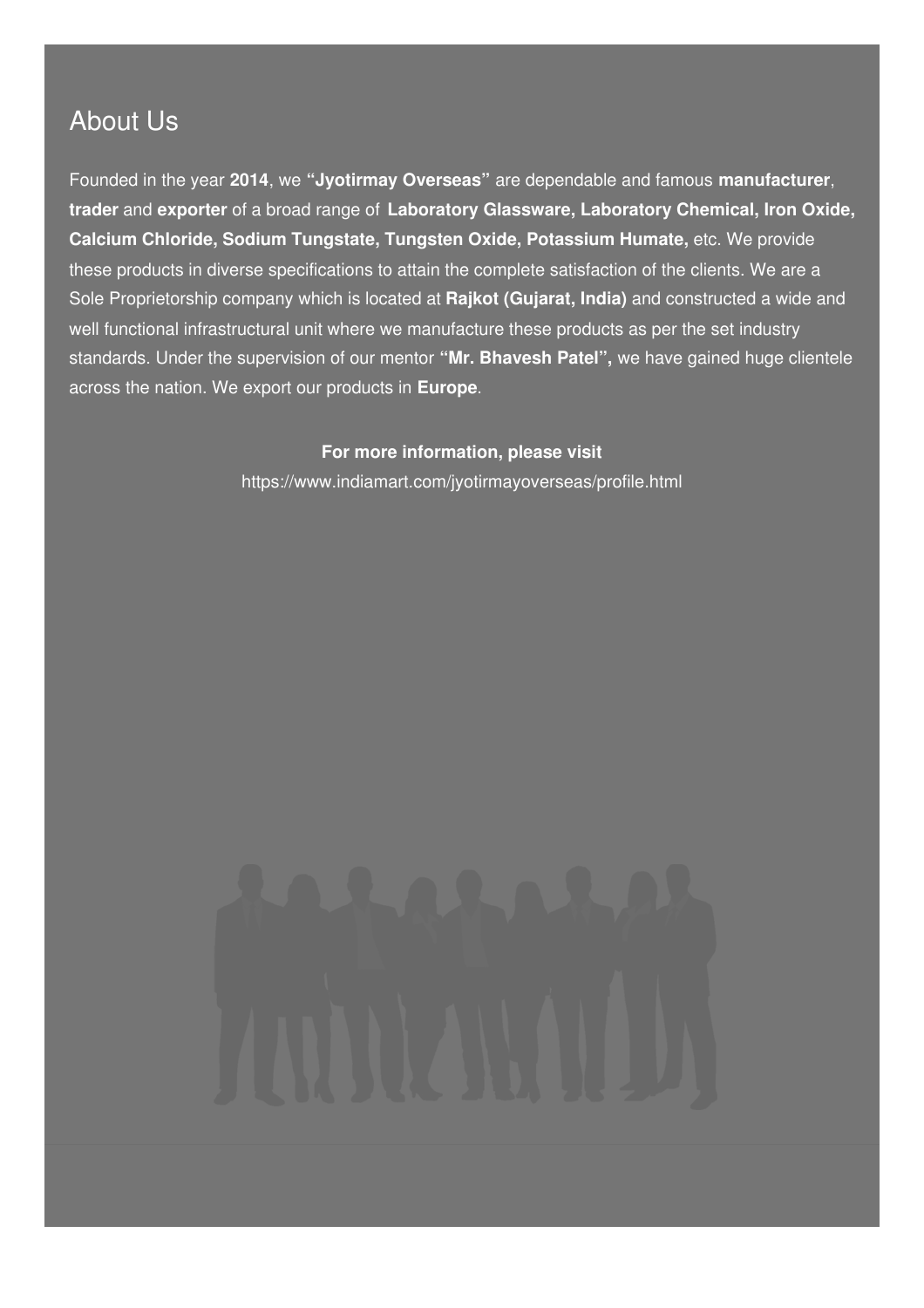#### **CROCHET PRODUCTS**



**Hand Crochet Frock** 



Crochet Saree Lace



**Crochet Baby Frock** 



**Crochet Cushion Cover**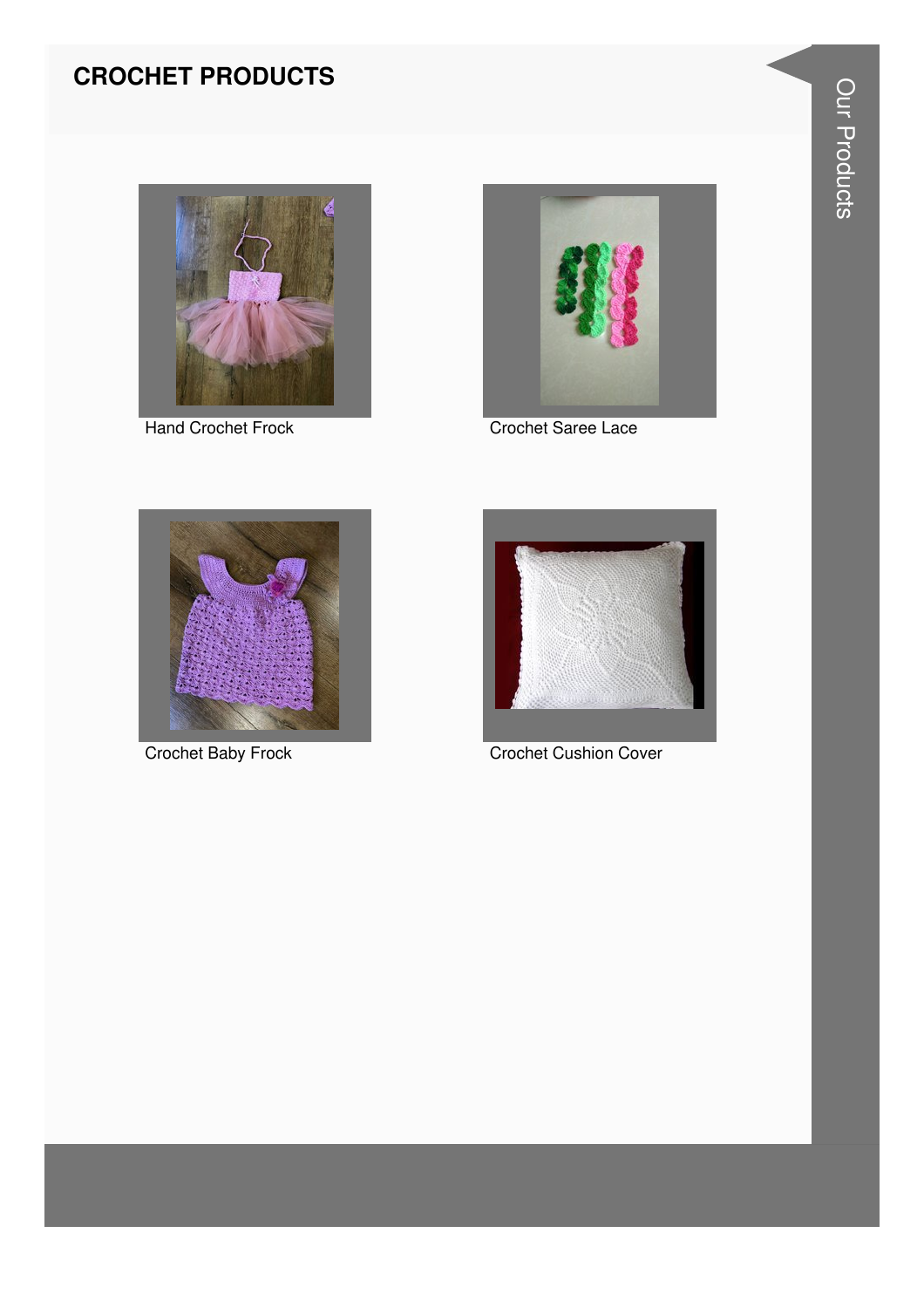#### **HAND PAINT**



Hand Painted Bag



**Hand Paint Wall Decor** 



Hand Painted Shrinathji Wooden Wall Art



**Hand Painted Cushion Covers**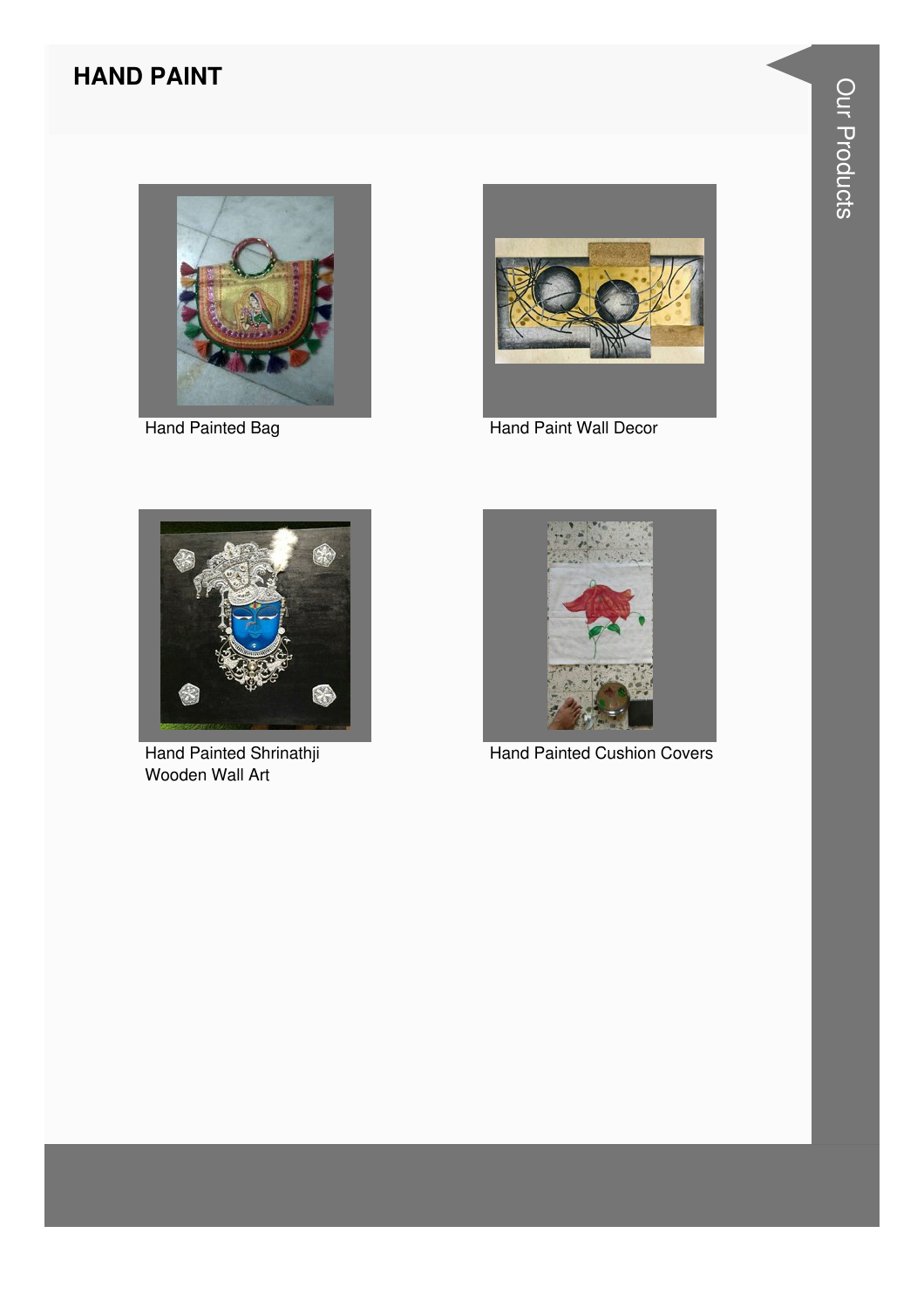#### **SILK THREAD JEWELLERY**



**Silk Thread Bangles** 



Silk Thread Jhumka



**Silk Thread Necklace**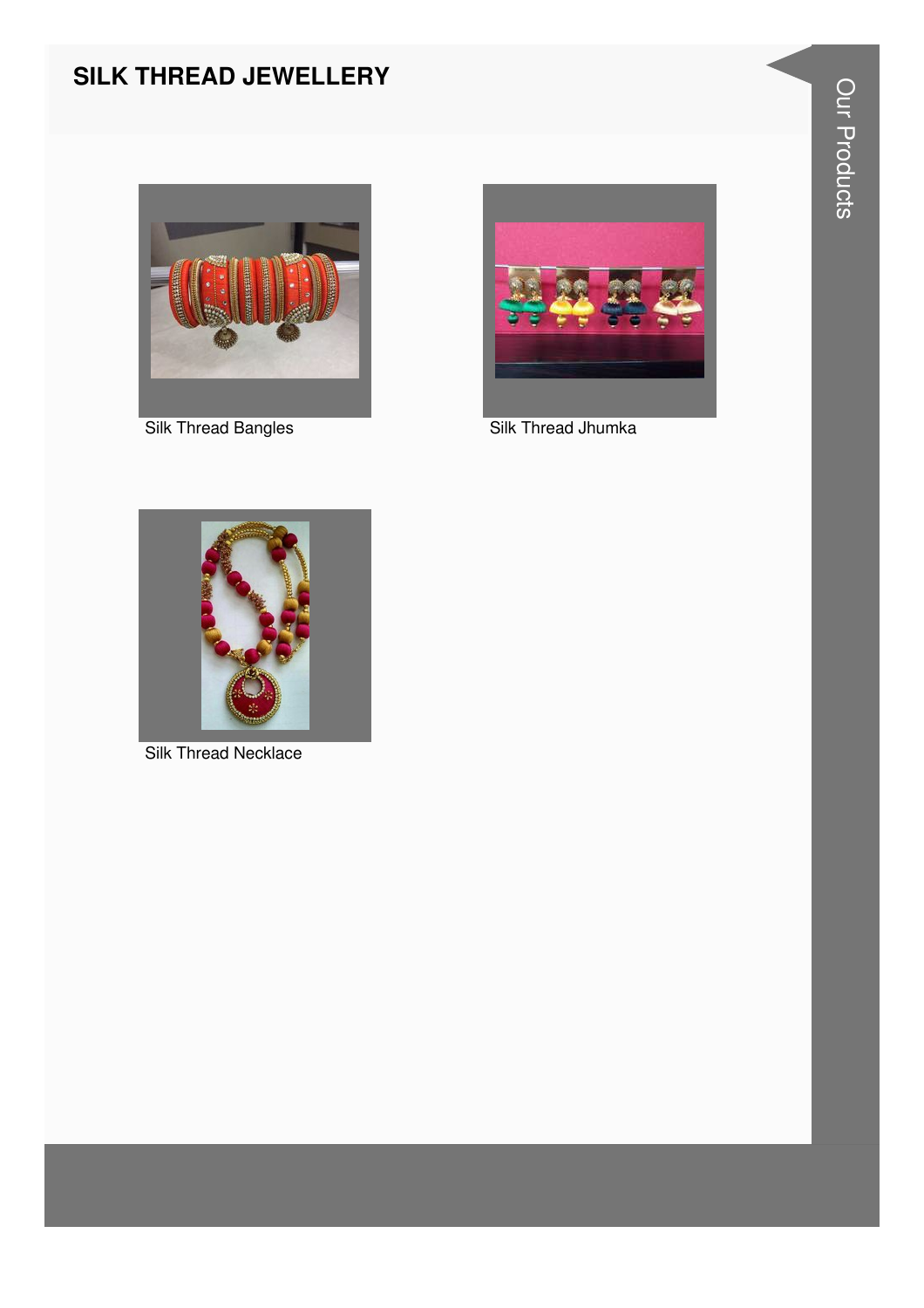#### **NEW ITEMS**



**Crochet Hand Bag** 



Vintage crochet lace



**Crochet Blouse** 



**Crochet Cotton Thread**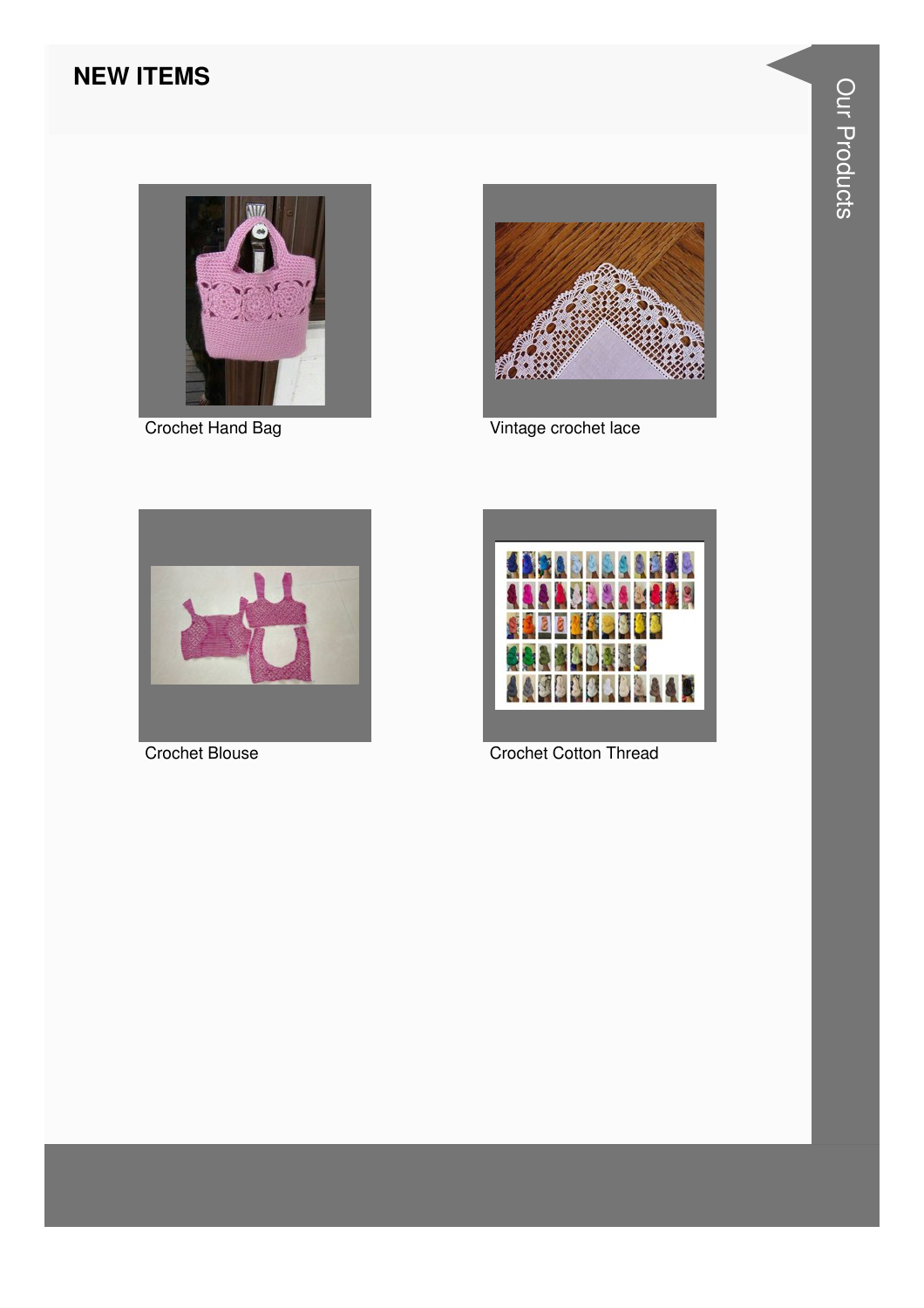

**Crochet Muslim Hat** 



**Warli Paintings** 



**Tutu Dresses** 



**Unicorn Tutu Dress**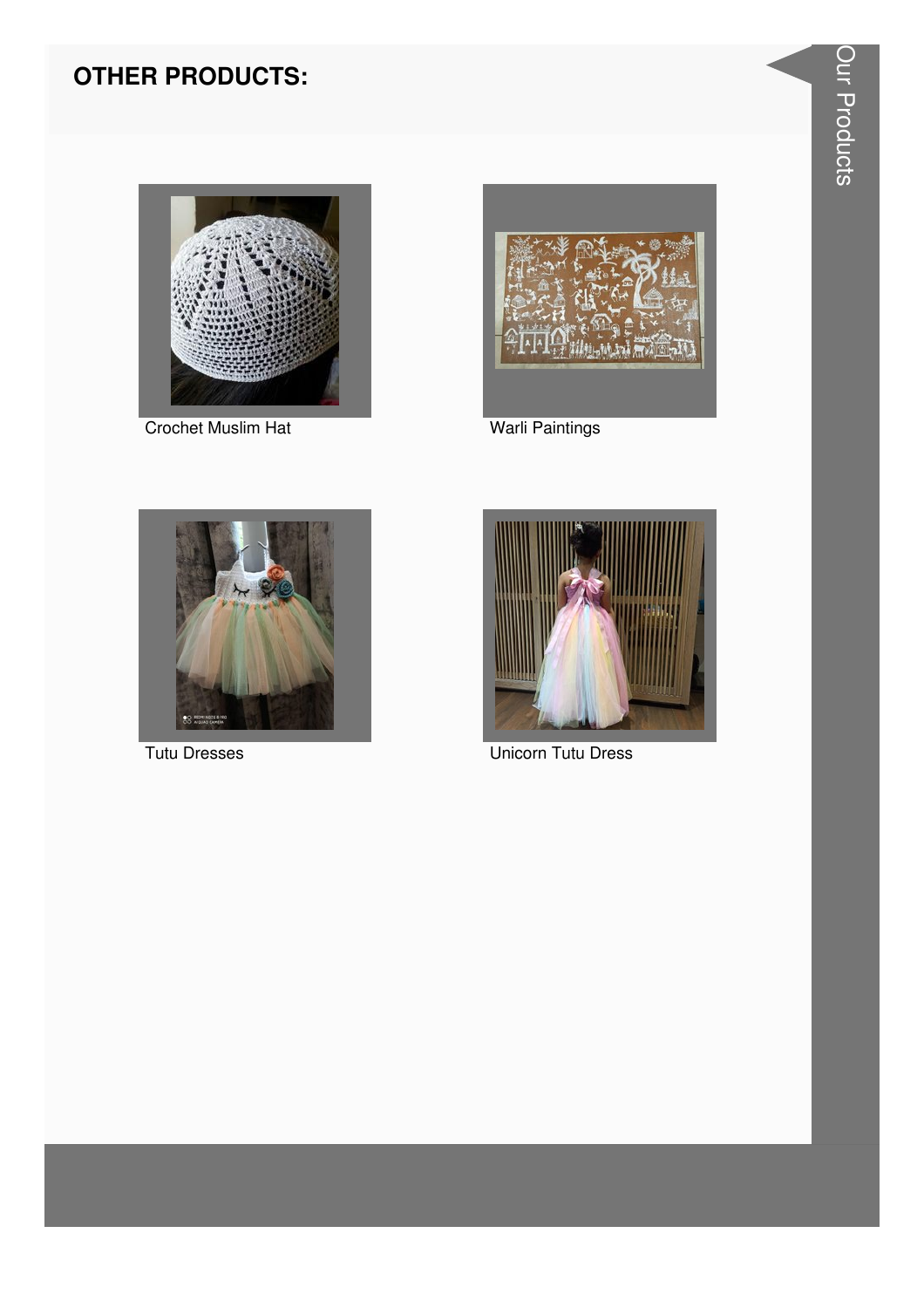



Red Iron Oxide Yellow Iron Oxide





Designer Cushion Covers **Hand Embroidery Cushion** Cover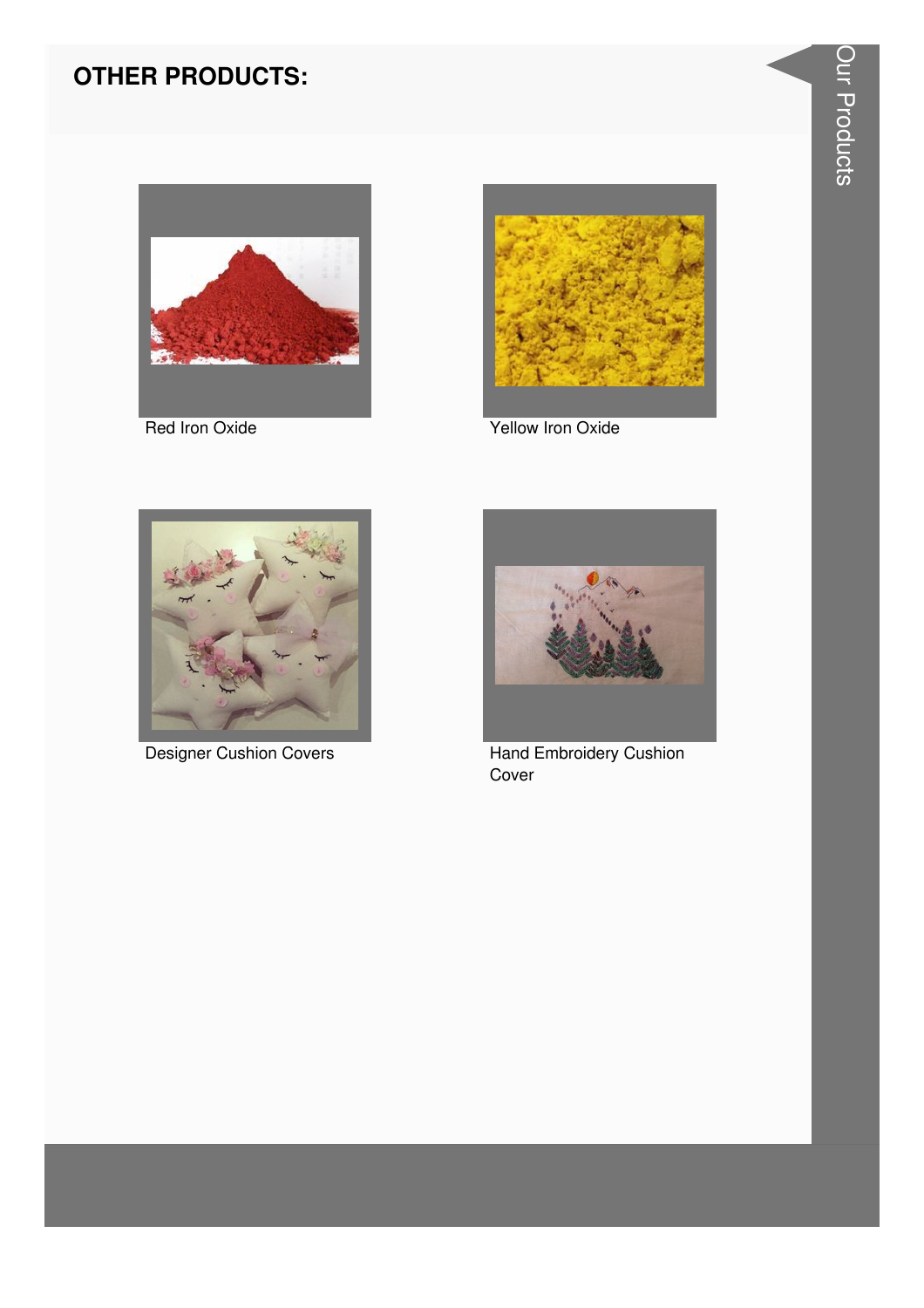

Aluminium Chlorohydrate



**Floor Sanitizer** 



Face Shield Special 175 Micron



**Personal Protective** Equipment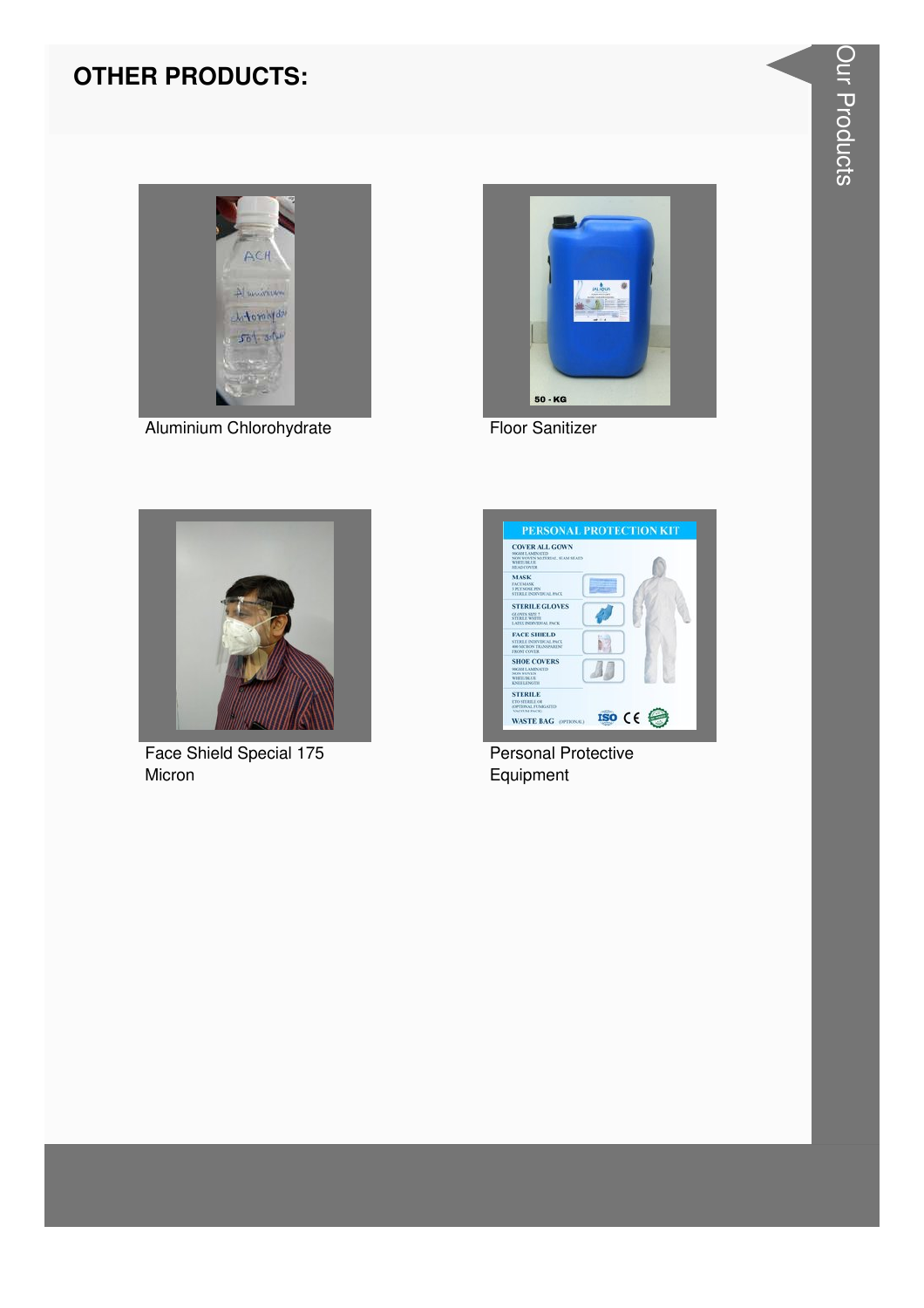

cushion cover



Crochet Bed sheet



**Dreamcatcher Wall Hanging** 



**Beaded Necklace**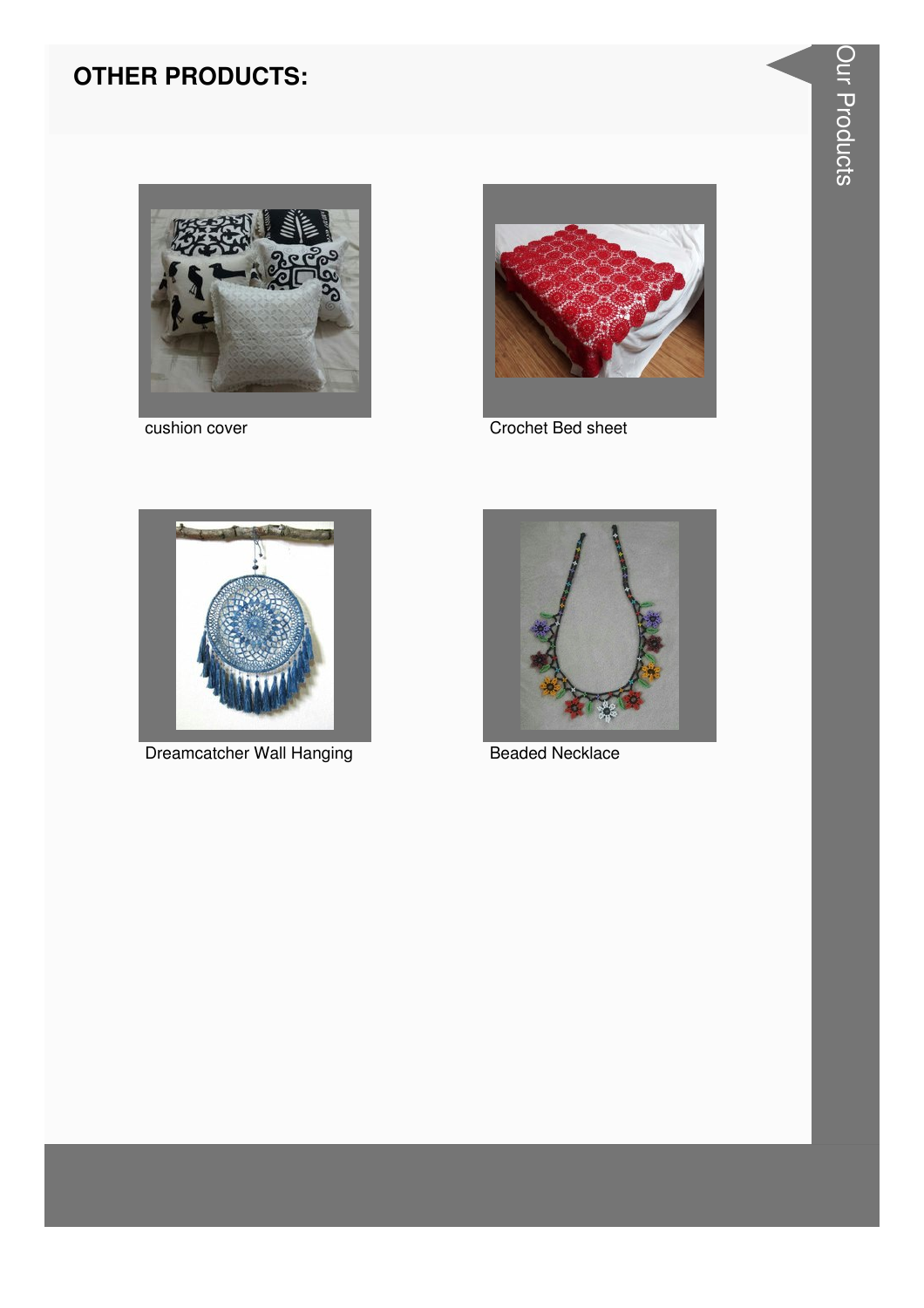

Isopropyl Alcohol (Ipa),<br>Isopropanol



**Crochet Dress** 



**Crochet Tablecloth** 



Tungsten Oxide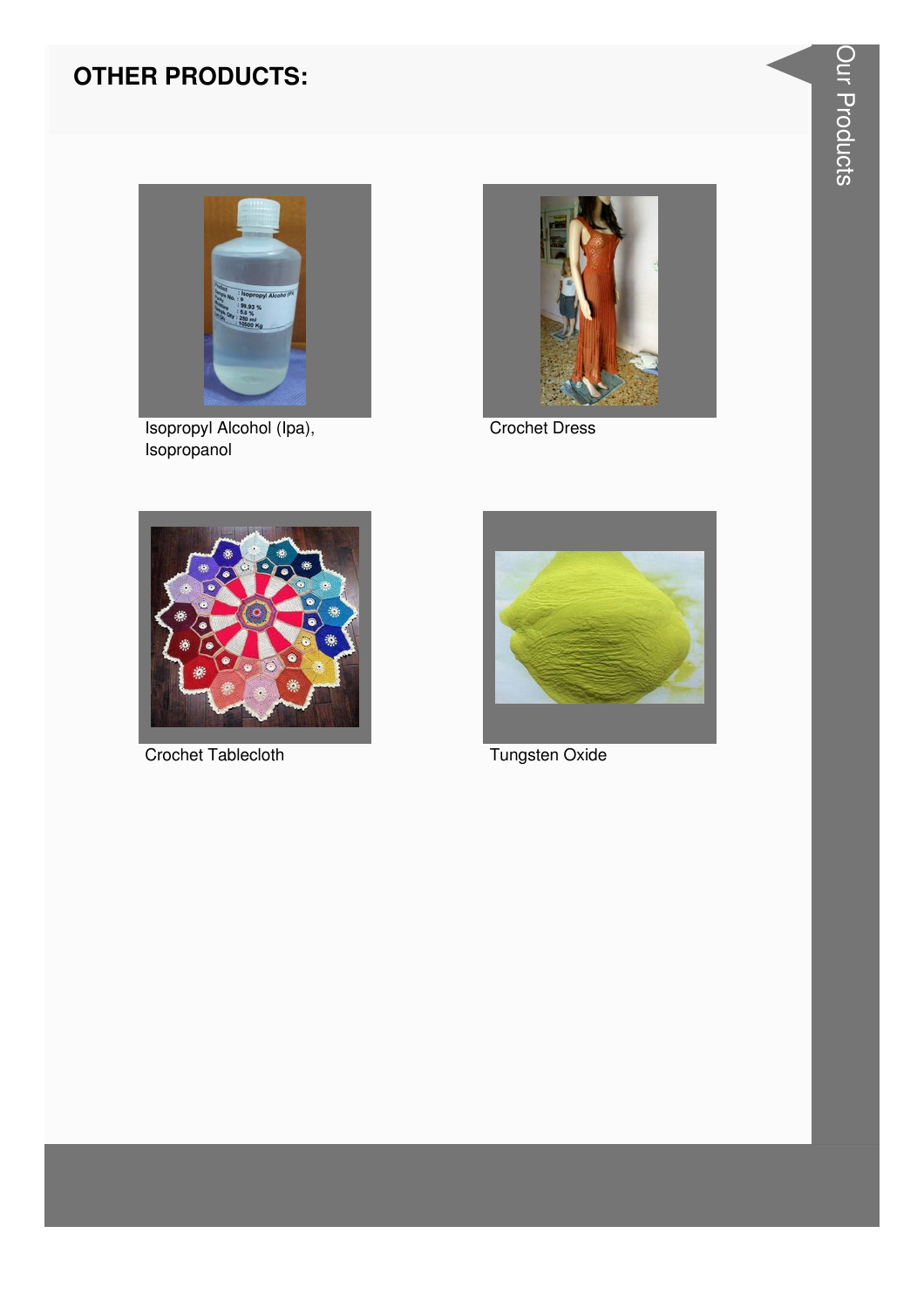

Macrame Handbag



Iron Oxide



Tutu Skirt



**Crochet Bags**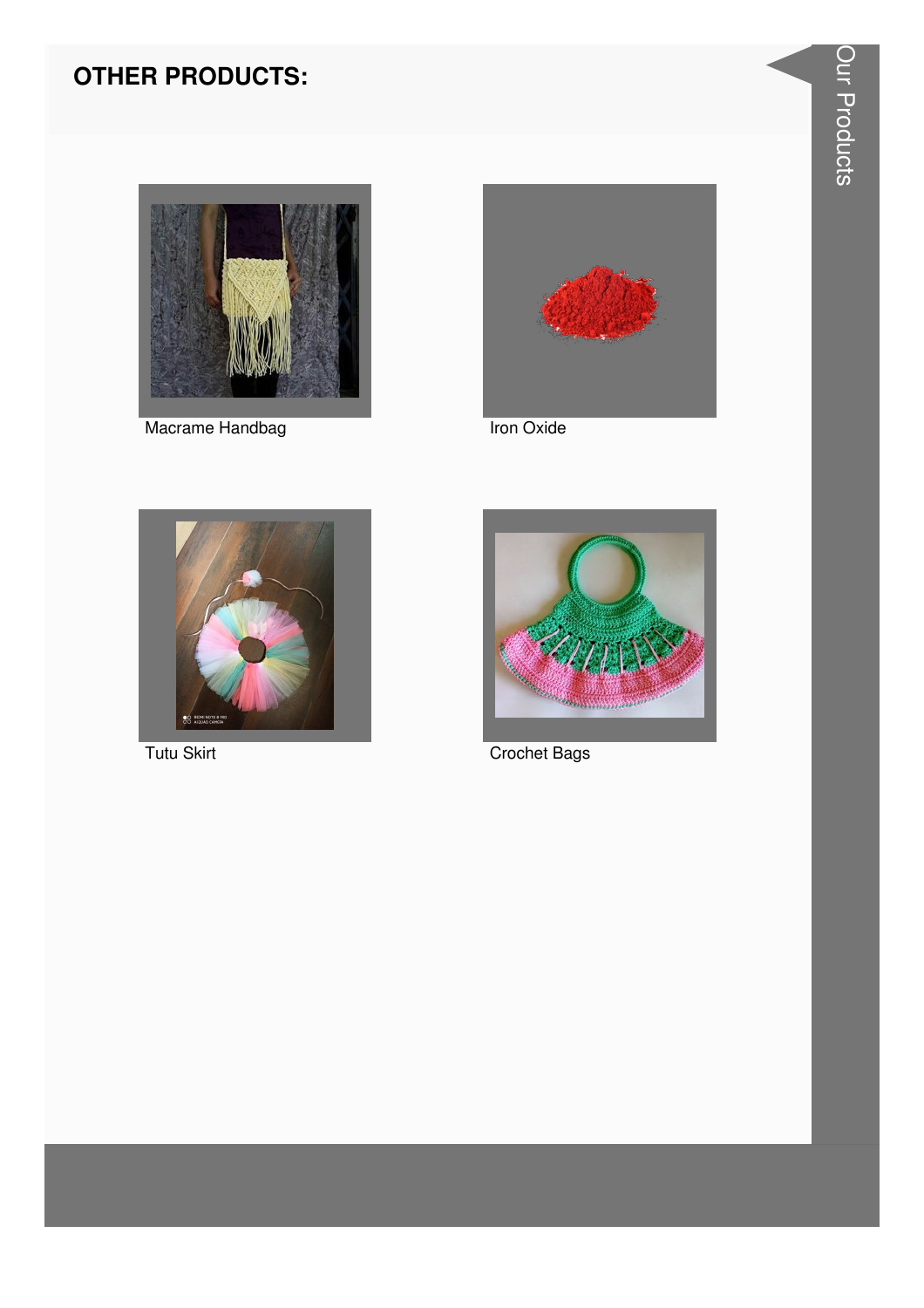

Elsa Frozen Gown



Carrageenan



Calcium Chloride



Sodium Tungstate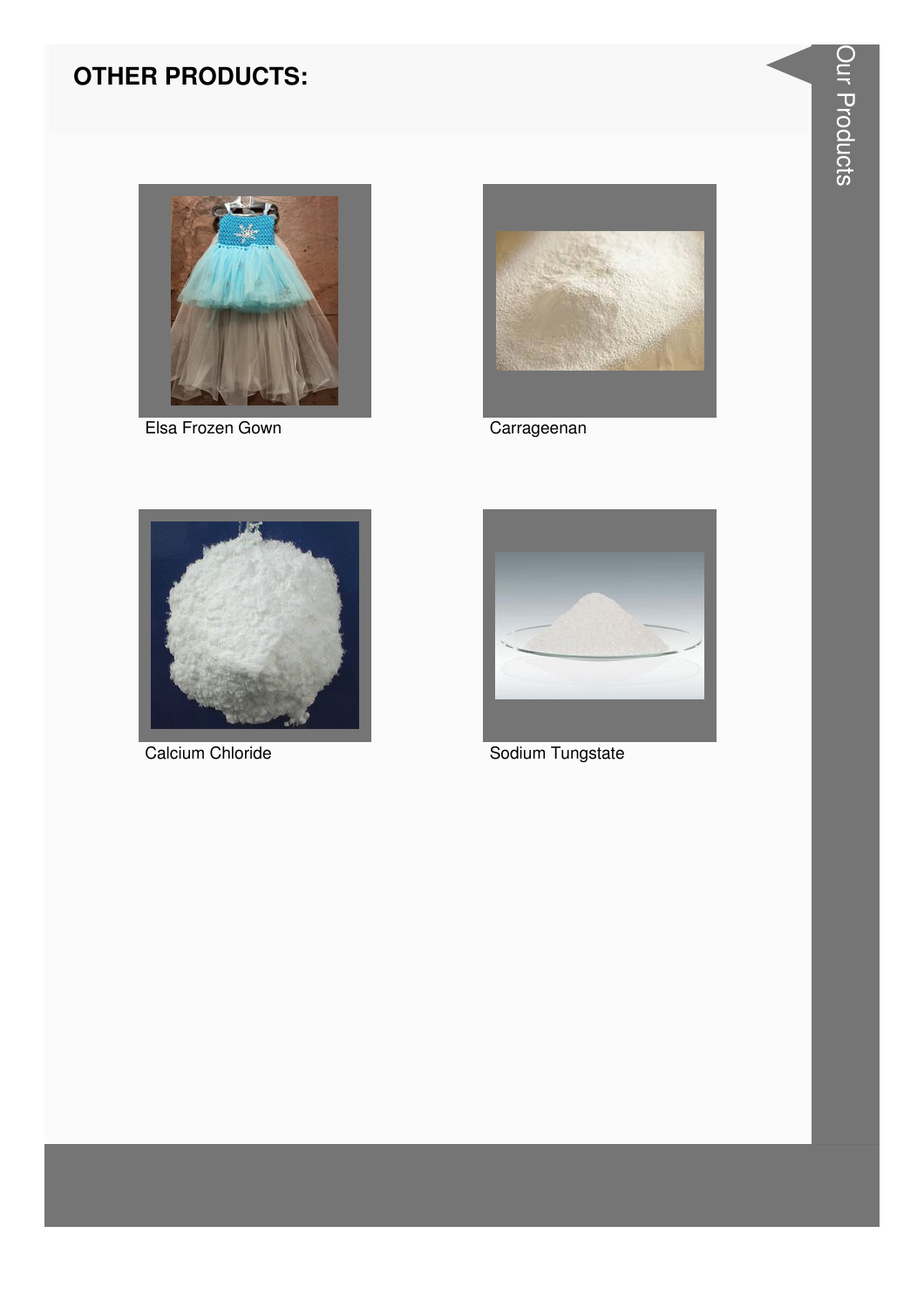

Potassium Humate shiny flakes



**Cowrie Shells Necklace** 



Pearl Necklace



**Tungstic Acid**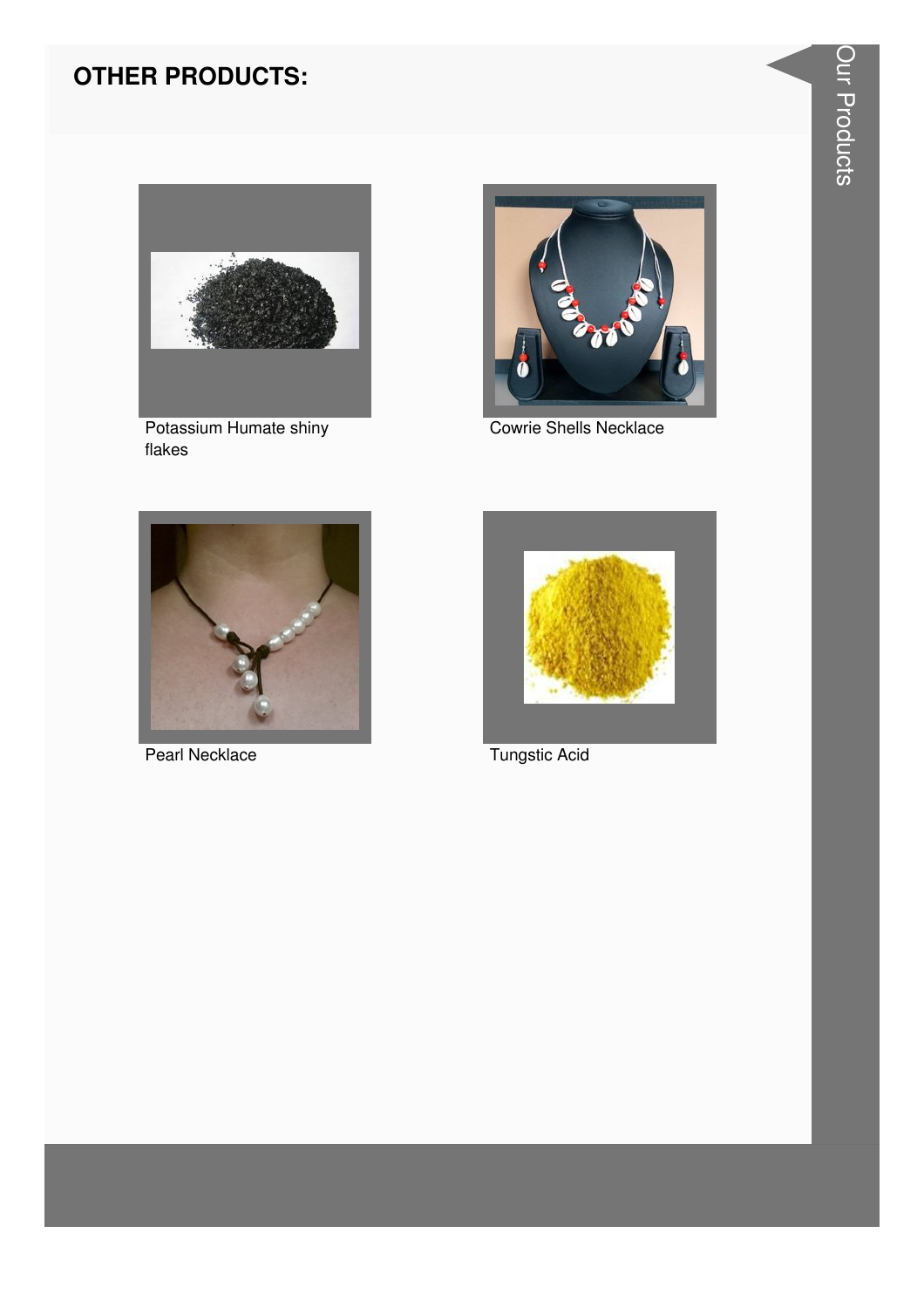

Agra Agar Powder



**Artificial Flower Jewelry** 



Laboratory Glassware



Navratri Necklace Set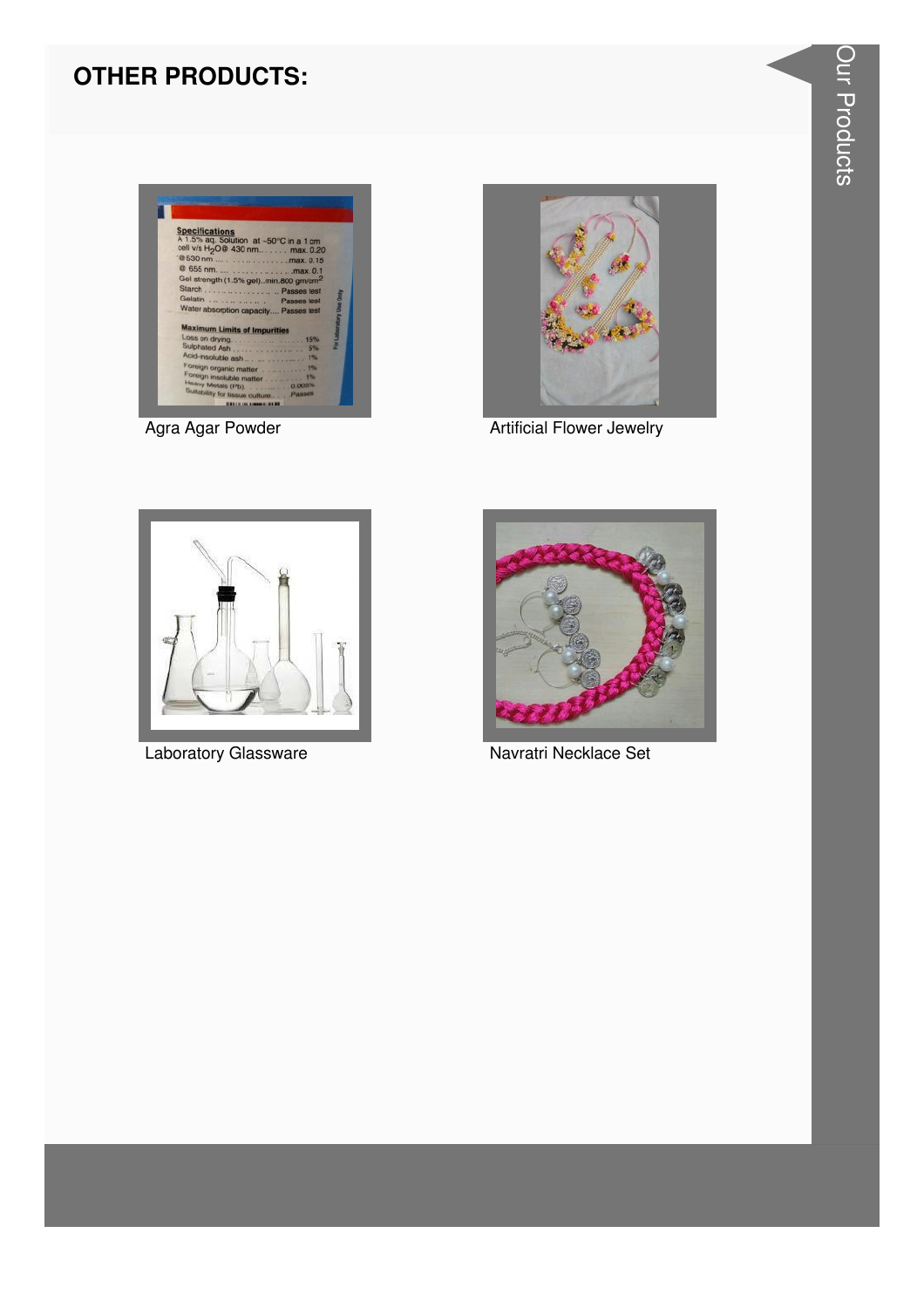

Hand Painted Wall Art for Bedroom



Fully Automated One Plate<br>ELISA Processor



Hand crochet kippah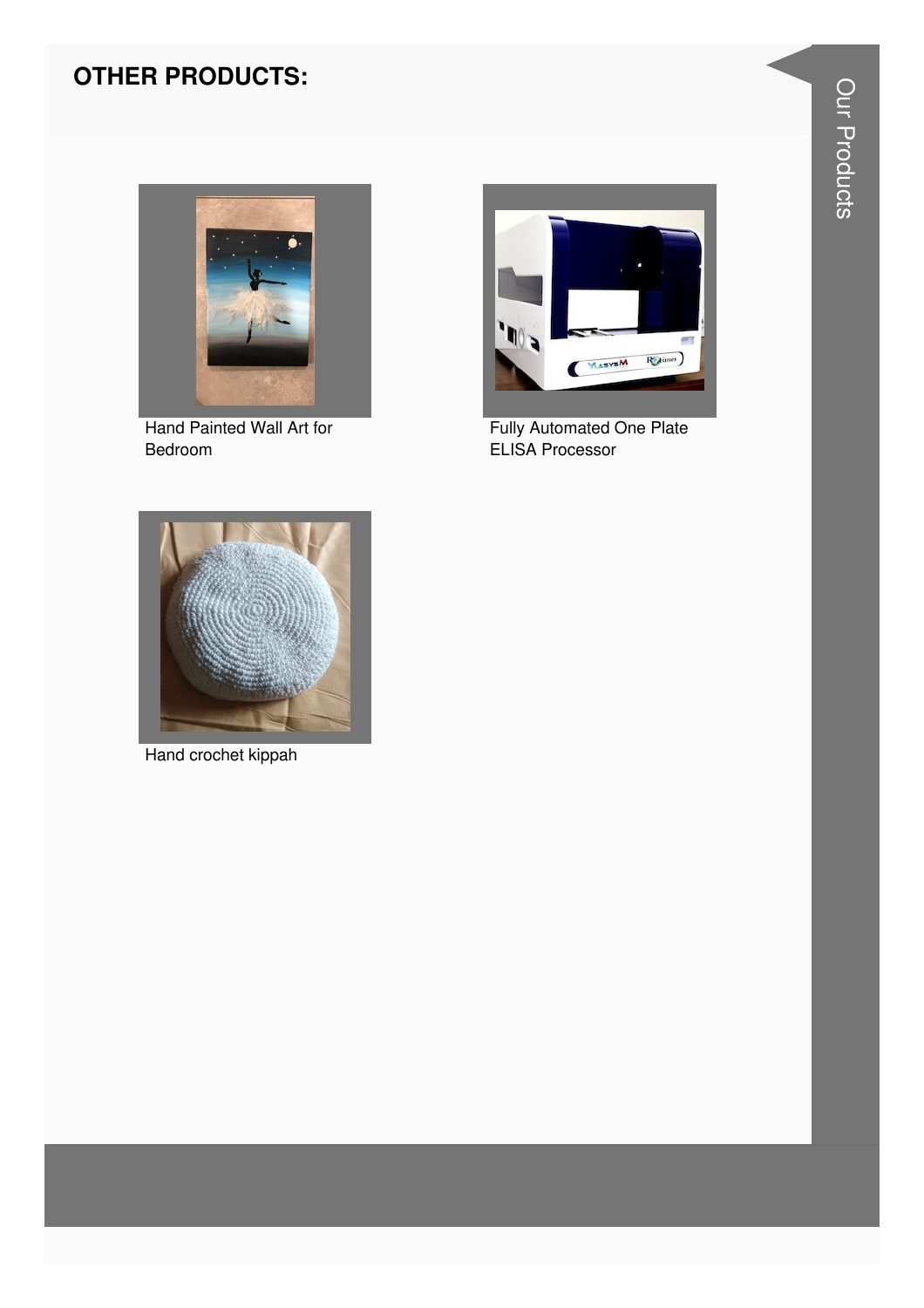## Factsheet

| Year of Establishment            | $\pm 2013$                  |
|----------------------------------|-----------------------------|
| <b>Nature of Business</b>        | : Exporter and Manufacturer |
| <b>Total Number of Employees</b> | $: 101$ to 500 People       |